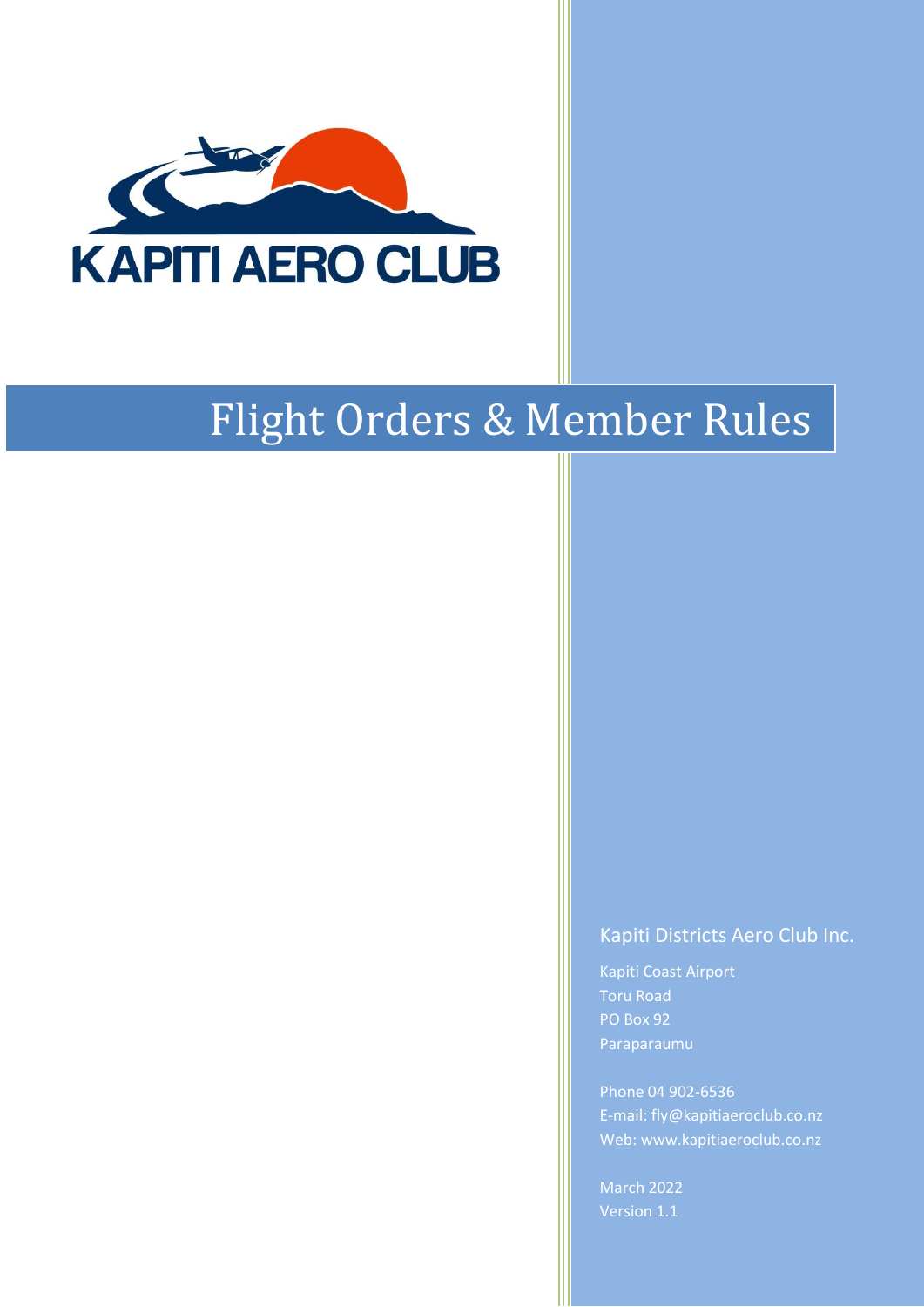# **Contents**

| $\mathbf{1}$   |      |  |
|----------------|------|--|
|                | 1.1  |  |
|                | 1.2  |  |
|                | 1.3  |  |
| $\overline{2}$ |      |  |
|                | 2.1  |  |
|                | 2.2  |  |
|                | 2.3  |  |
|                | 2.4  |  |
|                | 2.5  |  |
|                | 2.6  |  |
|                | 2.7  |  |
|                | 2.8  |  |
|                | 2.9  |  |
|                | 2.10 |  |
|                | 2.11 |  |
|                | 2.12 |  |
|                | 2.13 |  |
|                | 2.14 |  |
|                | 2.15 |  |
|                | 2.16 |  |
|                | 2.17 |  |
|                | 2.18 |  |
|                | 2.19 |  |
|                | 2.20 |  |
|                | 2.21 |  |
|                | 2.22 |  |
|                | 2.23 |  |
|                | 2.24 |  |
|                | 2.25 |  |
|                | 2.26 |  |
|                | 2.27 |  |
|                | 2.28 |  |
|                | 2.29 |  |
|                | 2.30 |  |
|                | 2.31 |  |
|                | 2.32 |  |
| 3              |      |  |
|                | 3.1  |  |
|                | 3.2  |  |
|                | 3.3  |  |
|                | 3.4  |  |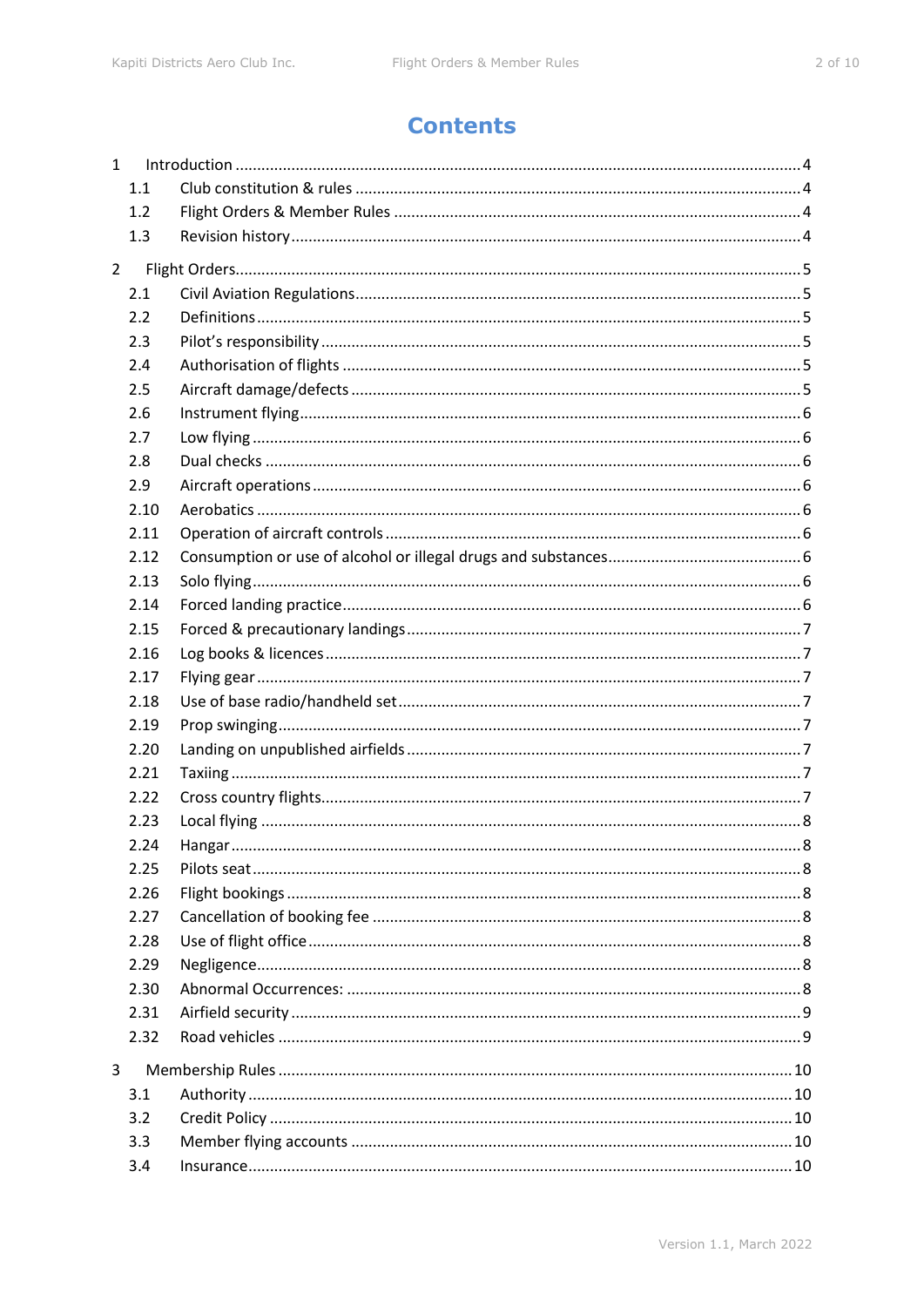| 3.5 |  |
|-----|--|
|     |  |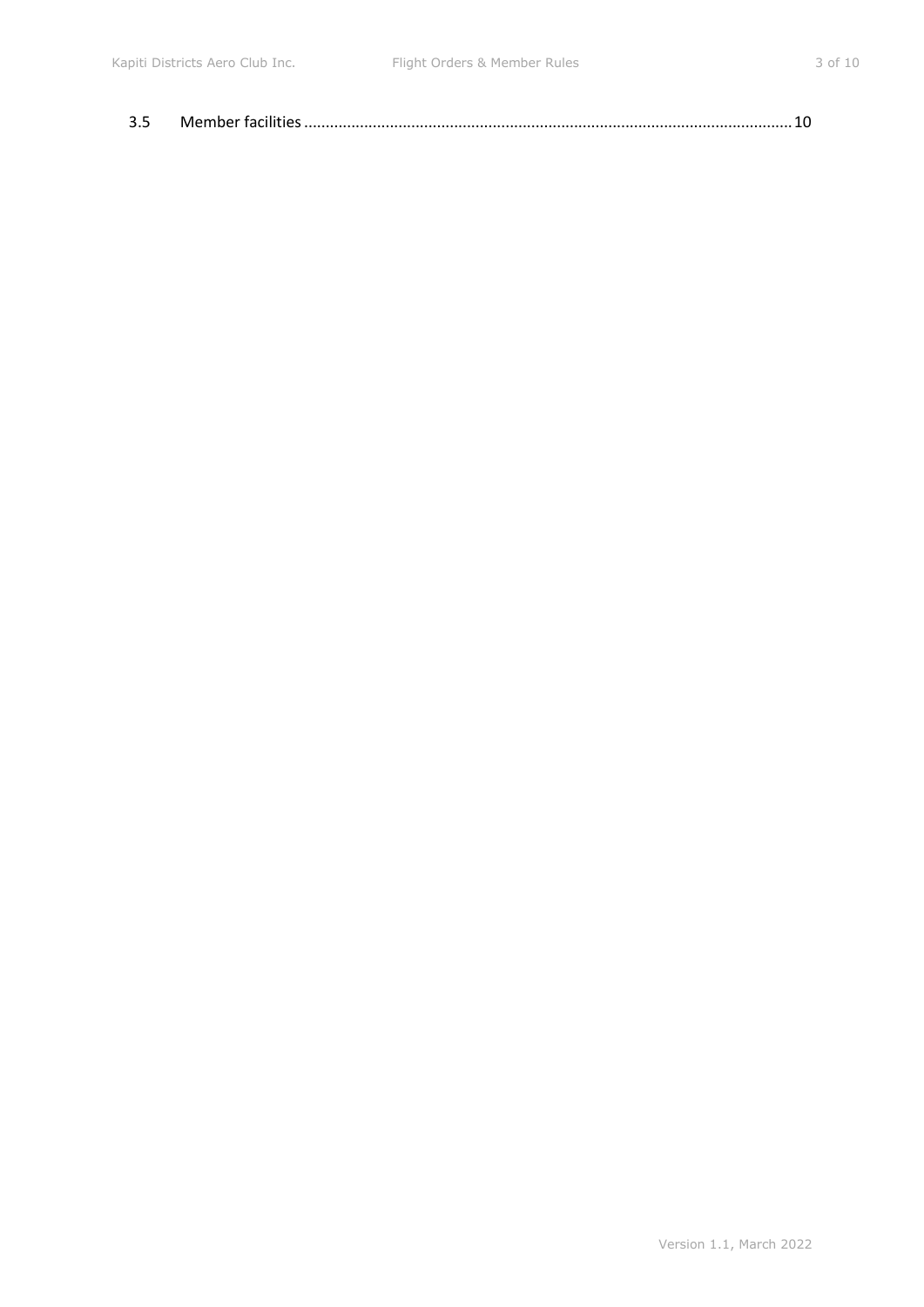# <span id="page-3-0"></span>**1 Introduction**

# <span id="page-3-1"></span>1.1 Club constitution & rules

- 1.1.1 The Kapiti Districts Aero Club is an incorporated society and the operation of the club is governed by the *Constitution & Rules*. The Constitution & Rules are filed with the Companies Office in accordance with the Incorporated Societies Act 1908 and are available from that Office or the Secretary of the Club.
- 1.1.2 This document expands on the requirement of the Constitution & Rules that:

Section 12.1: "Members shall abide by the Rules & policies of the Society" [Club]

Section 20.1: "The Executive Committee in consultation with the Chief Executive Officer, shall employ, contract or otherwise engage an Operations Manager who shall be responsible for ensuring the quality & safety of all aspects of flight operations"; and

Section 20.2: "… The Operations Manager may also be a Chief Flying Instructor".

## <span id="page-3-2"></span>1.2 Flight Orders & Member Rules

1.2.1 In accordance with the Constitution & Rules the principal objective of this document is to establish safe codes of practice for aircraft operations by members of the Kapiti District Aero Club Inc and to convey the general Club operating rules. This document is comprised of two sections which are described below:

Section [2,](#page-4-0) *Flight* [Orders:](#page-4-0) The rules governing the use of aircraft operated by the Kapiti Districts Aero Club and airside access to the Paraparaumu airfield issued from time to time by the Operations Manager or the Chief Flying Instructor.

Section 3, *[Membership](#page-9-0)* Rules: The policies and procedures governing a member's day to day access to and use of the facilities of the Kapiti Districts Aero Club that are not related to the operation of an aircraft and which have been approved by the Executive Committee.

1.2.2 It is the responsibility of each individual club member to become familiar with this manual as well as the rules & regulations.

# <span id="page-3-3"></span>1.3 Revision history

| <b>Version</b> | <b>Date</b> | <b>Change Summary</b>                                                         |
|----------------|-------------|-------------------------------------------------------------------------------|
| 1.0            | 1/6/2014    | Initial release                                                               |
| 1.1            | 2/3/2022    | Addition of para 2.22.4, minimum flight times when aircraft away<br>overnight |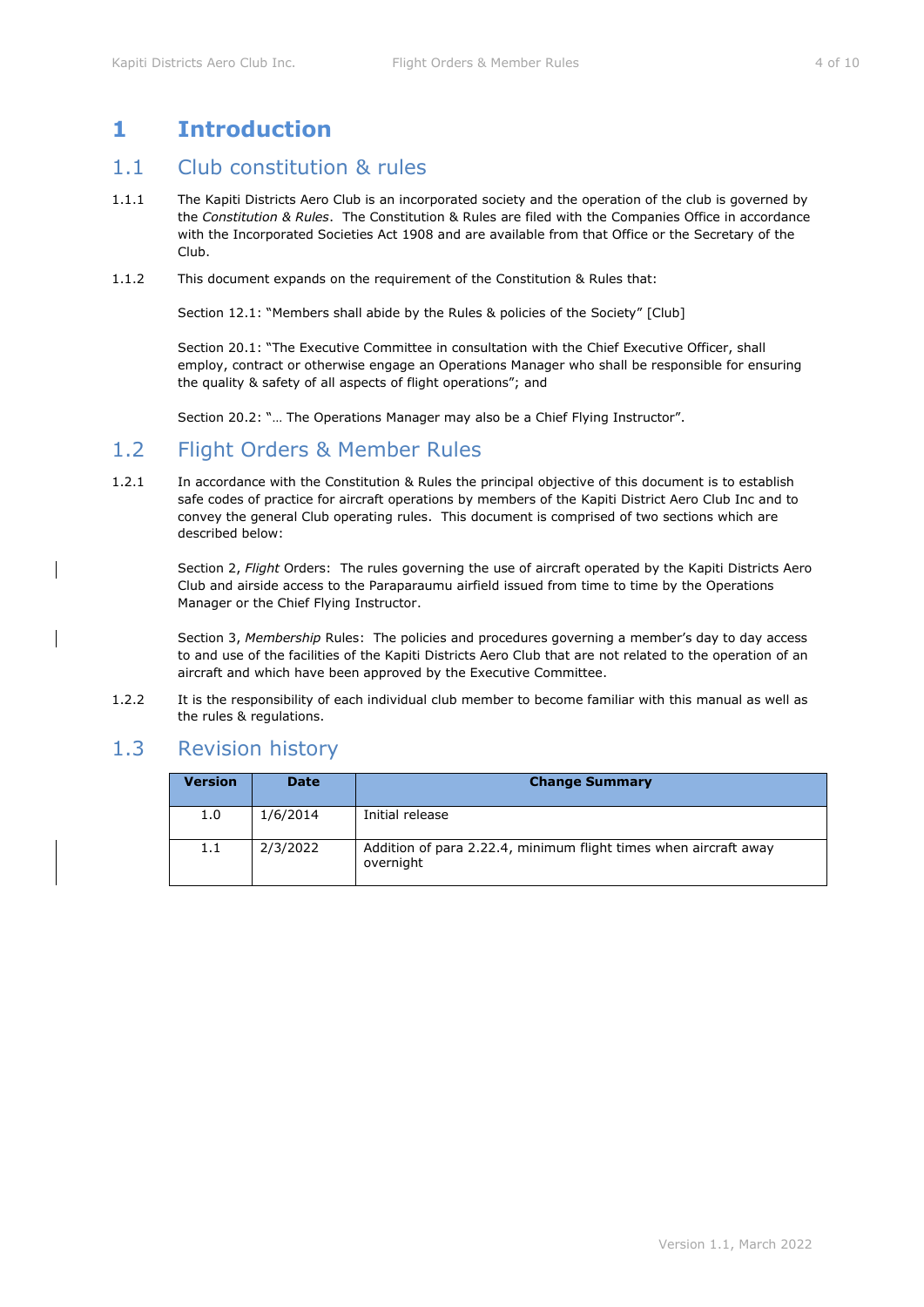# <span id="page-4-0"></span>**2 Flight Orders**

## <span id="page-4-1"></span>2.1 Civil Aviation Regulations

2.1.1 No part of these Flight Orders, stated or implied, absolves a Pilot In Command of a club operated aircraft from full compliance with all applicable Civil Aviation Regulations.

### <span id="page-4-2"></span>2.2 Definitions

"Flight Orders" means the Kapiti Districts Aero Club Flight Orders

"Pilot" means all pilots, including students.

"Circuit area" means within a horizontal distance of 1.5 miles of the centre of the aerodrome and within 1500' above the terrain.

"Training area" means the training area as approved from time to time.

# <span id="page-4-3"></span>2.3 Pilot's responsibility

- 2.3.1 Civil Aviation Rules Part 91 "General Operating and Flight Rules" and these Flight Orders must be conformed to when a member of the Club is responsible for a Club operated aircraft. Failure to comply with these Flight Orders constitutes a breach of Club rules and non-compliance could lead to grounding or other restrictive penalty imposed on the offender by the Chief Flying Instructor.
- 2.3.2 No person shall fly as Pilot In Command unless that person holds an appropriate current Medical Certificate issued under Part 67 of the CAA Rules.
- 2.3.3 No person shall act as Pilot In Command of an aircraft carrying passengers unless within the immediately preceding 90 days that person has carried out as Pilot In Command of an aircraft of the same type three take offs and three landings or demonstrated satisfactorily to a flight examiner his/her continued proficiency in an aircraft of the same type.
- 2.3.4 The privileges of any Pilot Licence shall not be exercised unless that person has successfully completed a flight review in the 2 years immediately preceding and that person's logbook is duly endorsed to that review.

# <span id="page-4-4"></span>2.4 Authorisation of flights

- 2.4.1 Pilots may not fly unless authorised and/or supervised by an instructor. All pilots must complete a Flight Authorisation Form which must be signed by both the pilot and the instructor authorising the flight.
- 2.4.2 On flights to other aerodromes the pilot is responsible for ensuring the aircraft is safely parked and picketed and controls locked to prevent the aircraft being damaged from any possible adverse weather conditions.
- 2.4.3 When pilots are operating club aircraft away from base no other pilot is permitted to fly the aircraft unless he/she is authorised by the Chief Flying Instructor or his/her nominee.
- 2.4.4 No instruction is permitted in Club operated aircraft by any instructors other than Kapiti Districts Aero Club instructors, unless authorised by the CFI.
- 2.4.5 Pilots are responsible for maintaining accurate records of cross-country flights including fuel and oil purchased. Invoices for fuel purchased are to be handed into the office on completion of flight for reimbursement.

# <span id="page-4-5"></span>2.5 Aircraft damage/defects

2.5.1 Any pilot that carried out a heavy landing or has cause to suspect that an aircraft may have a defect, however minor shall report this. Defects are to be reported to the duty instructor immediately. Any defect becoming apparent when away from home base shall also be advised to the duty instructor before any "away from home" maintenance is undertaken.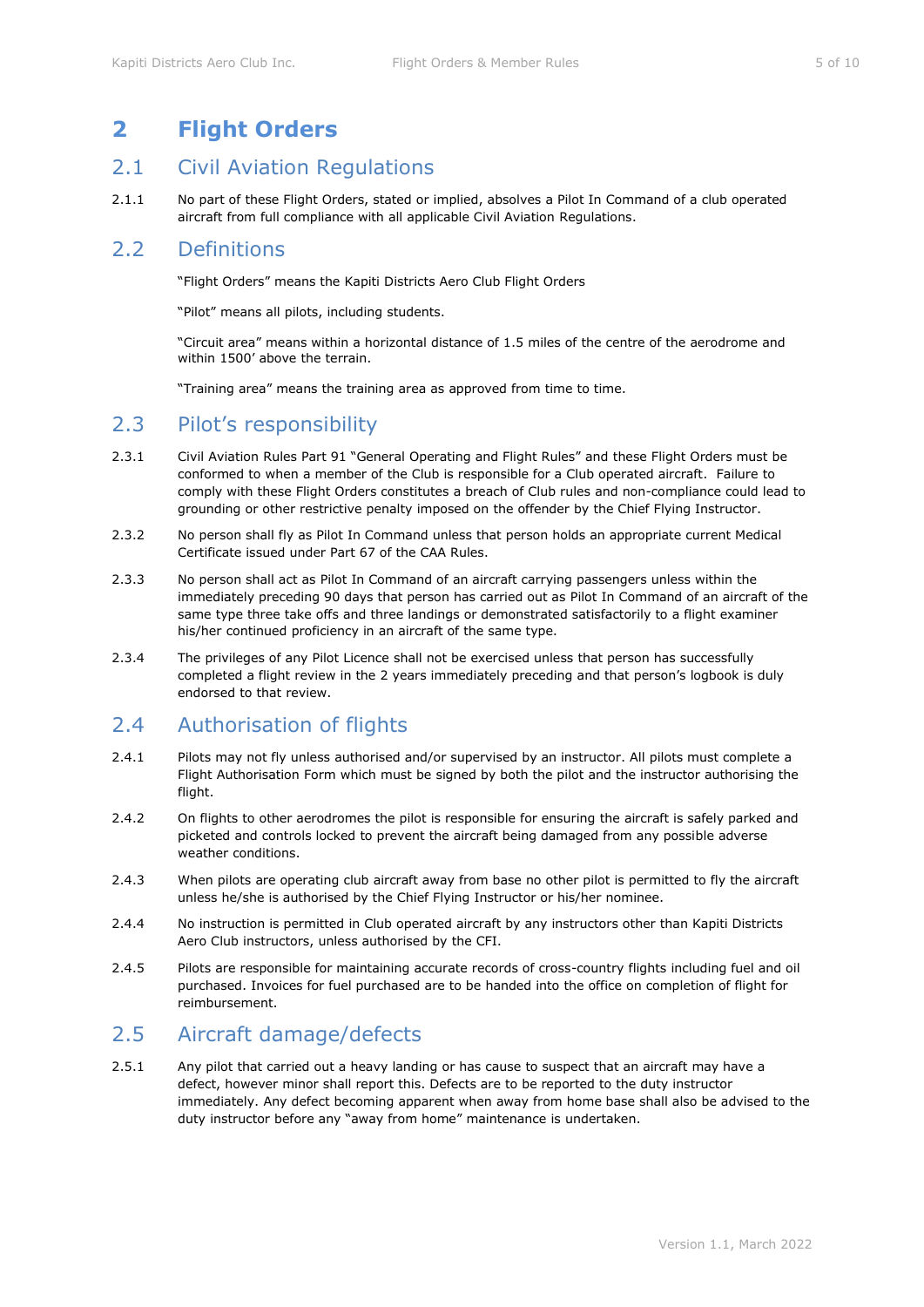# <span id="page-5-0"></span>2.6 Instrument flying

2.6.1 Any pilot wishing to carry out this exercise with a safety pilot must obtain approval from an instructor. The safety pilot must also be approved and hold a PPL as a minimum and a type rating for the aircraft.

#### <span id="page-5-1"></span>2.7 Low flying

- 2.7.1 Pilots are to adhere to Civil Aviation Rules relative to minimum safe heights and to restrictions placed upon them by instructors from time to time.
- 2.7.2 Passengers are not to be carried when performing low flying practice below 500' above ground level.
- 2.7.3 Any pilot forced to fly low because of bad weather shall on returning to base report the incident to the duty instructor. Pilots must also obtain authorisation before using any low flying area on each occasion.

#### <span id="page-5-2"></span>2.8 Dual checks

2.8.1 All pilots may be required to have a dual check at the instructor's discretion. All pilots flying Kapiti Districts Aero Club aircraft for the first time may be required to complete a dual check and will not be allowed to fly solo or carry passengers before a valid licence, log book and medical are produced.

#### <span id="page-5-3"></span>2.9 Aircraft operations

2.9.1 All pilots are required to operate the aircraft in compliance with the flight manual and/or handling notes that are approved by the Chief Flying Instructor.

#### <span id="page-5-4"></span>2.10 Aerobatics

2.10.1 Pilots must adhere to Civil Aviation Rules. For the purpose of these Flight Orders, stalls, wingovers and chandelles are not considered aerobatics.

#### <span id="page-5-5"></span>2.11 Operation of aircraft controls

2.11.1 Pilots are reminded that only the Pilot in Command of any aircraft is allowed to manipulate the controls. When two pilots intend to share the flying on a cross-country flight one must be designated as Pilot in Command on each leg and should occupy the left hand seat unless authorised by the CFI. When carrying passengers, the Pilot in Command shall brief his/her passengers before flight to not handle the controls or instruments when in flight and to any applicable emergency procedures.

#### <span id="page-5-6"></span>2.12 Consumption or use of alcohol or illegal drugs and substances

2.12.1 In addition to Civil Aviation Rules pilots may not fly Club aircraft if they have consumed any amount of alcohol less than ten hours earlier. The use of illegal drugs or substances is totally prohibited and a random testing system may be activated at any time.

# <span id="page-5-7"></span>2.13 Solo flying

2.13.1 Pilots flying solo are to ensure that dual controls are removed when applicable and any loose safety harnesses tied up so that there is no chance of interference to the controls. Loose cushions, etc must also be removed.

# <span id="page-5-8"></span>2.14 Forced landing practice

- 2.14.1 Forced landing practice is to be confined to the airfield or other places approved by the duty instructor. Pilots must overshoot by 500' above ground level unless at an airfield or when practicing in the low flying area when 300' AGL is the overshoot height.
- 2.14.2 No passengers are to be carried when performing any forced landing practice.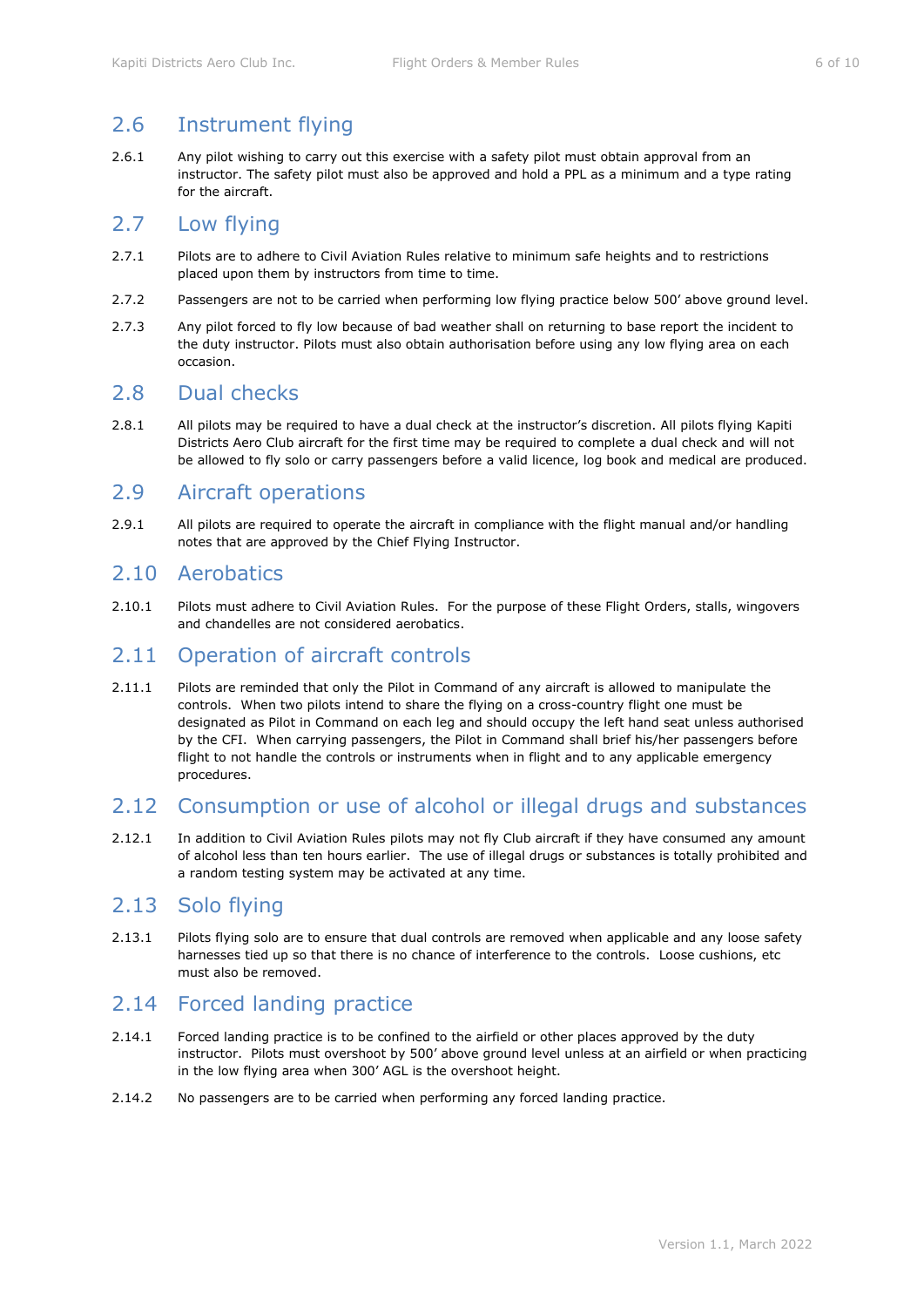# <span id="page-6-0"></span>2.15 Forced & precautionary landings

2.15.1 Any pilot who carries out an actual forced or precautionary landing must immediately notify an instructor at the home base and must not attempt to take off again until authorised by the duty instructor.

#### <span id="page-6-1"></span>2.16 Log books & licences

2.16.1 All pilots and students must submit these for audit purposes when required by the Club Instructors.

#### <span id="page-6-2"></span>2.17 Flying gear

2.17.1 Pilots are to maintain a reasonable standard of dress for flying, especially as regards to comfort and carry warm clothing for use if a forced landing is required. Bare feet and jandals/thongs may not be worn by the Pilot In Command.

#### <span id="page-6-3"></span>2.18 Use of base radio/handheld set

2.18.1 Club members are not allowed to operate the Club's base or handheld radios unless they are licensed to do so or have had instruction in their use and have been authorised by the duty instructor.

#### <span id="page-6-4"></span>2.19 Prop swinging

2.19.1 Pilots are not permitted to swing the prop to start an aircraft unless they have demonstrated their competency in performing this to an instructor.

## <span id="page-6-5"></span>2.20 Landing on unpublished airfields

2.20.1 Any pilot wishing to fly to an airfield that is not published in the NZAIP must obtain prior approval from the duty instructor. The pilot may also be required to provide evidence of the airfield dimensions and other current relevant information including the permission of the landowner/occupier.

#### <span id="page-6-6"></span>2.21 Taxiing

2.21.1 At all times aircraft are to be taxied at the correct speed and the Pilot In Command is responsible for ensuring there is adequate clearance from other aircraft, buildings, machinery etc. Engine run-ups are to be carried out in approved areas only.

# <span id="page-6-7"></span>2.22 Cross country flights

- 2.22.1 Pilots encountering unexpected difficulties such as weather, fuel availability etc must contact the Club and advise of any likely delays.
- 2.22.2 A current AIP and relevant maps must be carried on all cross-country flights.
- 2.22.3 Pilots must plan their flights so that they are safely on the ground at their destination or alternate at least 30 minutes before Evening Civil Twilight (ECT). For all flights that are more than 25 miles from home base pilots must lodge a flight plan, SAR watch or arrange for KDAC flight following.
- <span id="page-6-8"></span>2.22.4 To ensure optimal aircraft utilisation, if an aircraft operated by the Kāpiti Districts Aero Club is away overnight, the following minimum flight time will be chargeable:

| 1st night the aircraft is away from base | 2.0 hrs flight time |
|------------------------------------------|---------------------|
|                                          |                     |

Owners of aircraft leased to the club are exempt from this requirement but should provide one week's notice of overnight trips.

*Example 1*: An aircraft is taken away from base for 3 nights on a cross country trip. The flight to the destination takes 1.0 hours and the return flight takes 1.0 hours. No other flights are completed while the aircraft is away. The member hiring the aircraft will be charged 4.0 hrs (1st night 2.0hrs, 2nd & 3rd nights 1.0 hrs each). No charge will be made for the actual flight time as the 4.0 hrs minimum charge exceeds the flight time.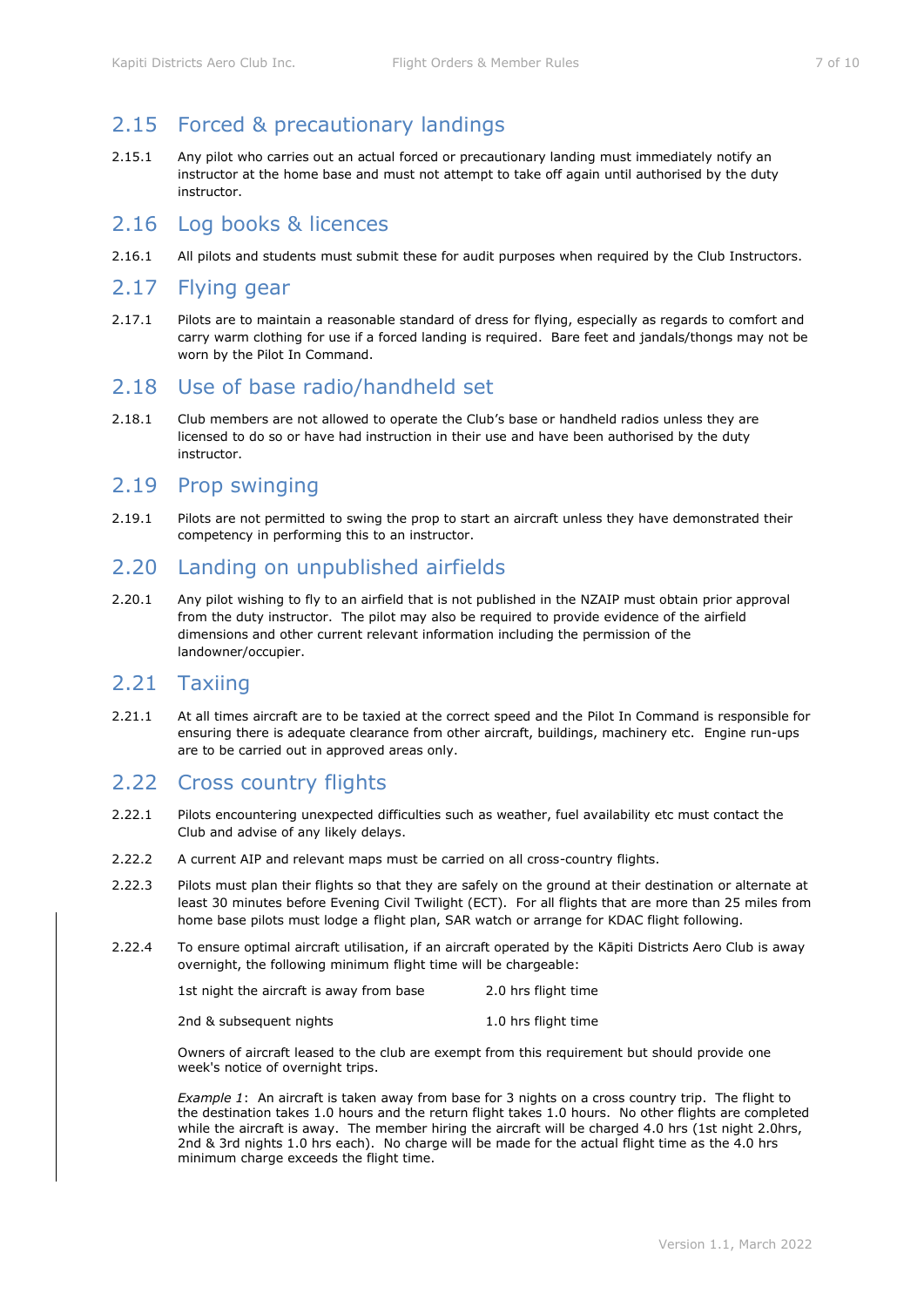*Example 2*: An aircraft is taken away from base for 1 night on a cross country trip. The flight to the destination takes 1.5 hours and the return flight takes 1.5 hours. The member hiring the aircraft will be charged 3.0 hrs as the actual flight time exceeds the minimum flight time for the first night the aircraft is away from base.

## <span id="page-7-0"></span>2.23 Local flying

2.23.1 Pilots will be expected to be safely on the ground at least 15 minutes before Evening Civil Twilight (ECT).

#### <span id="page-7-1"></span>2.24 Hangar

2.24.1 Aircraft must not be manoeuvred within the hangar unless there are a minimum of two persons one of whom must be a member of the instructing staff.

#### <span id="page-7-2"></span>2.25 Pilots seat

2.25.1 Unless otherwise authorised by an instructor, the Pilot In Command will always occupy the left hand seat of an aircraft.

#### <span id="page-7-3"></span>2.26 Flight bookings

2.26.1 Pilots must adhere to the times they have an aircraft booked unless unfavourable weather is encountered enroute. If unfavourable weather prevents a flight being carried out, the pilot must forfeit their booking unless the aircraft is not booked at a later time.

## <span id="page-7-4"></span>2.27 Cancellation of booking fee

- 2.27.1 The aircraft booking system used by the Club is the sole schedule of activity for which the Club sets aside aircraft and instructors to meet customer's and member's needs. It is accepted that bookings may have to be cancelled from time to time due to personal circumstances. However, where a member repeatedly cancels flight bookings with less than 24hrs notice or consistently fails to show up to use an aircraft or instructor booking the club reserves the right to apply a cancellation policy.
- 2.27.2 If the member who has made the booking does not advise the Club that they cannot meet their obligation for the booking in sufficient time for the resources to be re-allocated or they are a "No Show":
- 2.27.2.1 On the first occasion they will be issued with a written reminder of the consequences of a second occurrence of this nature.
- 2.27.2.2 On the occasion of a reoccurrence (either late cancellation without adequate reason, or a "No Show") the offender will be levied on the basis of:

If the flight booking was a solo flight \$25.00 If the flight booking was a dual lesson \$50.00 If the session was a ground lesson involving an instructors time \$50.00

#### <span id="page-7-5"></span>2.28 Use of flight office

2.28.1 Only staff and the duty pilot are allowed to use the offices. Nothing is to be removed without the duty instructor's permission.

#### <span id="page-7-6"></span>2.29 Negligence

2.29.1 The Club reserves the right to recover the costs of damage to aircraft through negligence or any unnecessary expense to the Club from the persons responsible.

# <span id="page-7-7"></span>2.30 Abnormal Occurrences:

2.30.1 Any pilot that encounters an abnormal occurrence that affects his or her flight shall report the nature of such occurrence to the instructor on their return. Typical examples would be, problems with aircraft, diversion due weather, unusual contact with Air Traffic Control and problems with passenger comfort.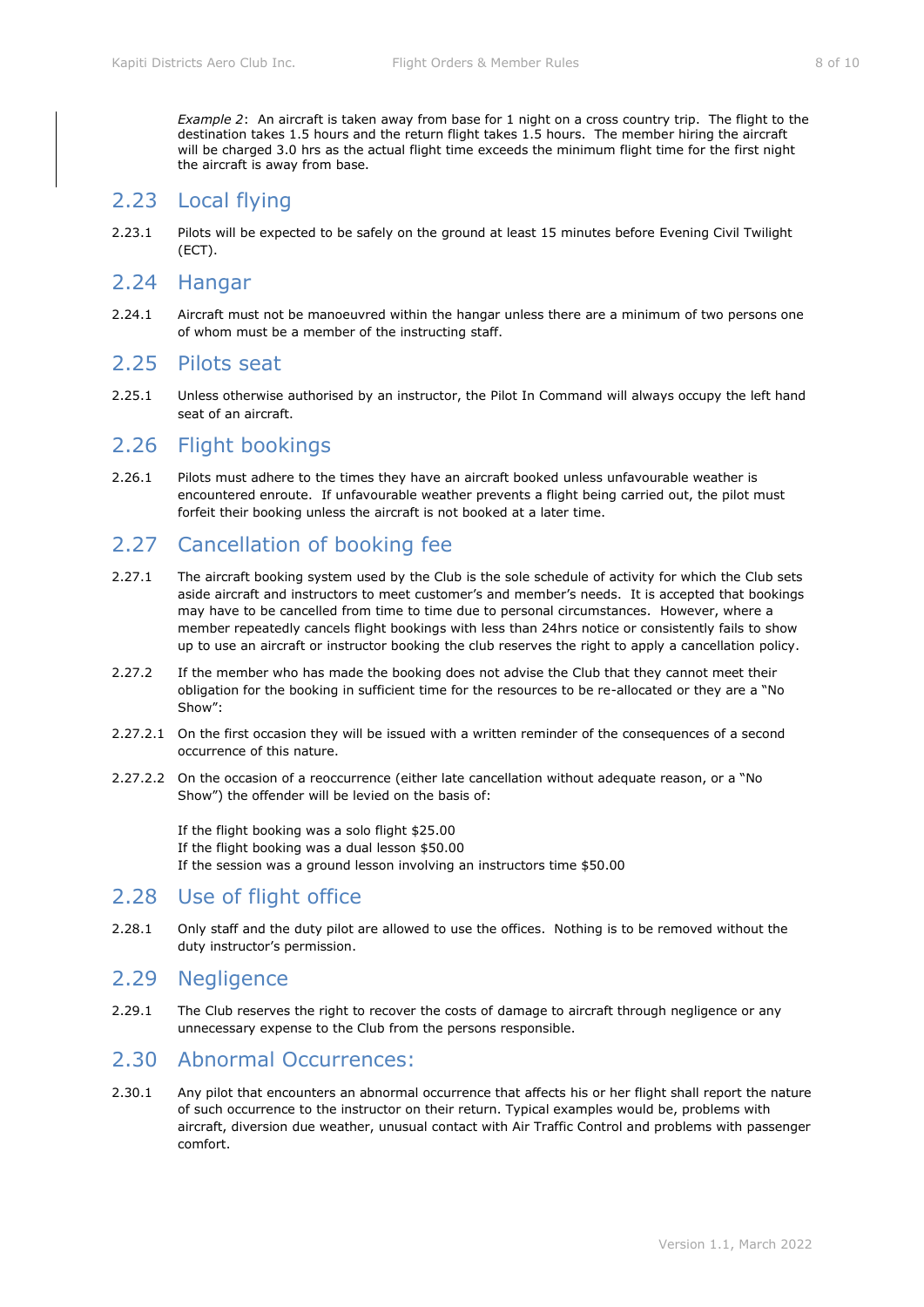# <span id="page-8-0"></span>2.31 Airfield security

- 2.31.1 Pilots are responsible for their guests and passengers when entering the aircraft apron through one of the secure airfield gates. Guests and passengers are not permitted on the apron or in the Club hangar without being accompanied by a member.
- 2.31.2 All security gates must be closed and locked if not being used at any given time by a person or vehicle.
- 2.31.3 All persons operating airside must wear a high-viz vest and have established 2-way communication with the Aerodrome Flight Information Service (AFIS) if operating on any part of the airfield beyond an apron.
- 2.31.4 Members are expected to immediately report suspicious or unauthorised persons to the Airport Manager, Aerodrome Flight Information Service or police.

# <span id="page-8-1"></span>2.32 Road vehicles

2.32.1 No road vehicles or four wheelers are permitted on the aircraft manoeuvring areas unless authorised by the duty instructor or his/her nominee.